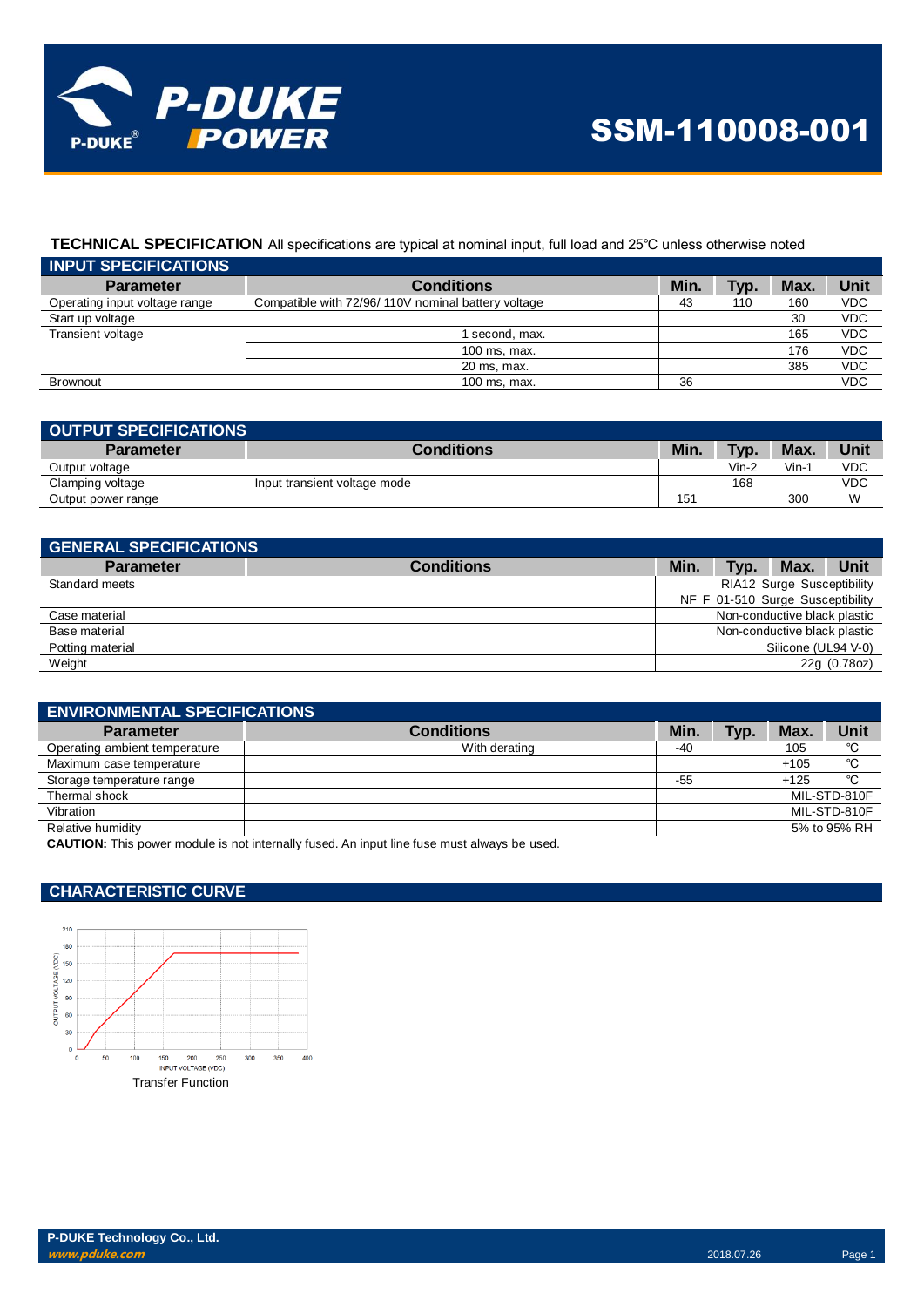

# SSM-110008-001

#### **TYPICAL APPLICATION**

The schematic for typical application is shown as below.



Surge protector clamps over-voltage to a safe value in order to protect the power module from damaging. According to RIA12, the module should keep working during input surge occurs.



This surge protector can be used for 72V · 96V and 110V battery system of railway application. Input range of DC-DC converter also has to meet 72V · 96V and 110V system input range.

|               | EN50155 Standard   |                 |           | RIA12 Standard     |                 |           |                  |
|---------------|--------------------|-----------------|-----------|--------------------|-----------------|-----------|------------------|
|               | Permanent          | <b>Brownout</b> | Transient | Permanent          | <b>Brownout</b> | Transient | Transient        |
| Nominal Input | Input range        | 100ms           | 1s        | Input range        | 100ms           | 1s        | 20 <sub>ms</sub> |
|               | $(0.7 - 1.25$ Vin) | (0.6xVin)       | (1.4xVin) | $(0.7 - 1.25$ Vin) | (0.6xVin)       | (1.5xVin) | (3.5xVin)        |
| 72V           | $50.4 - 90V$       | 43.2V           | 100.8V    | $50.4 - 90V$       | 43.2V           | 112.5V    | 252V             |
| 96V           | $67.2 - 120V$      | 57.6V           | 134.4V    | $67.2 - 120V$      | 57.6V           | 144V      | 336V             |
| 110V          | $77 - 137.5V$      | 66V             | 154V      | $77 - 137.5V$      | 66V             | 165V      | 385V             |

|                  | NF F 01-510 Standard        |                                                   |                                |  |
|------------------|-----------------------------|---------------------------------------------------|--------------------------------|--|
| Nominal Input    | Permanent<br>Input<br>range | <b>Brownout</b><br>100 <sub>ms</sub><br>(0.5xVin) | Transient<br>100 <sub>ms</sub> |  |
| 72V              | $50 - 90V$                  | 36V                                               | <b>115V</b>                    |  |
| 96V              |                             |                                                   |                                |  |
| 110 <sub>V</sub> | $77 - 137V$                 | 55V                                               | 176V                           |  |